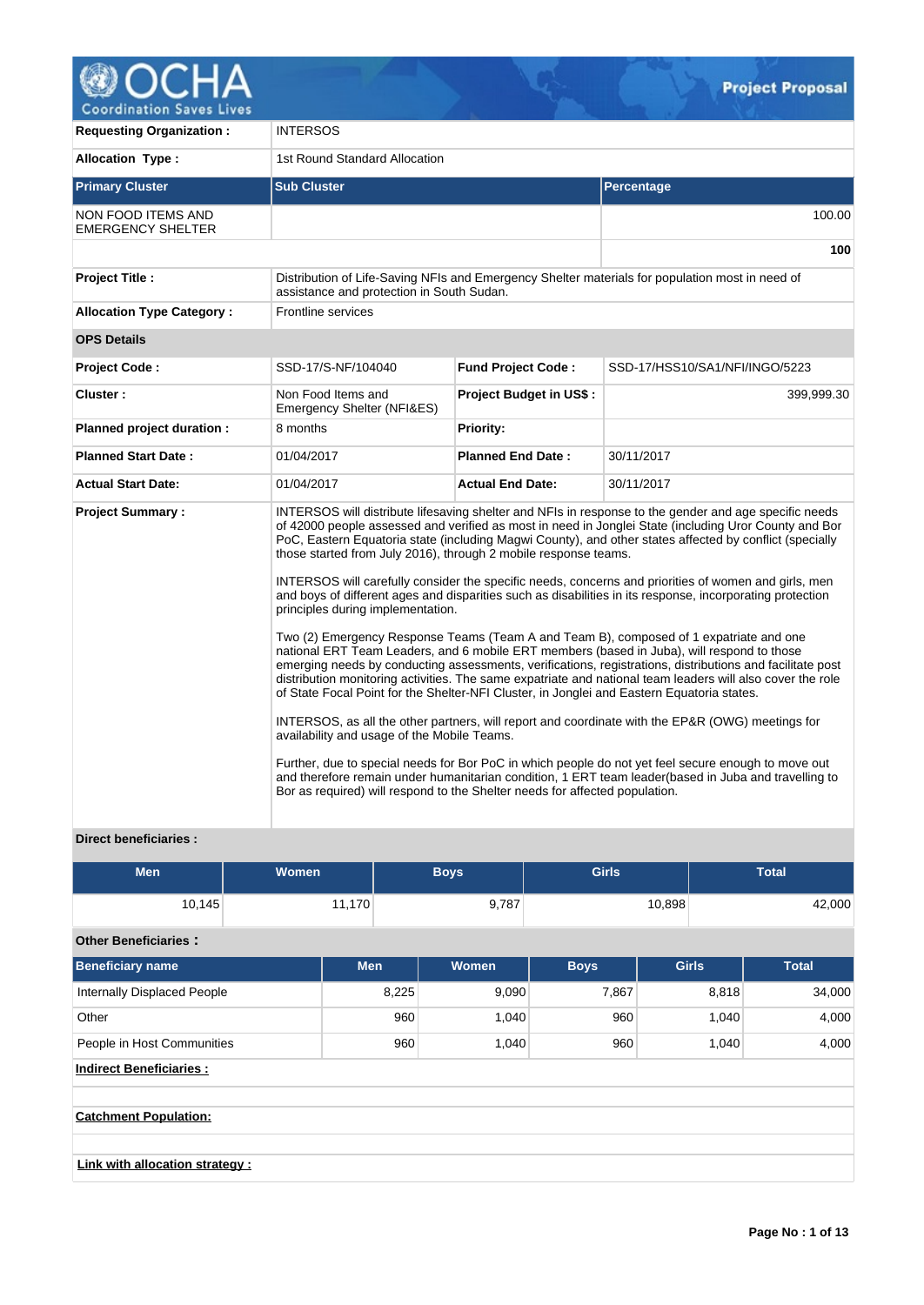This project aligns with the HRP 2017 Strategic Objective 1 (save lives and alleviate the suffering of those most in need of assistance and protection), and Cluster Objective 1 (provide life-saving non-food items and emergency shelter to newly displaced people in greatest need of assistance and protection).

It also aligns with Strategic Objective 2 (protect the rights and uphold the dignity of the most vulnerable) and Cluster Objective 2 (improve the living conditions of protracted IDPs in PoCs, formal IDP camps, collective centers and host communities) and Cluster's Prioritized Activity 1 (mobile interventions out of Juba).

This project also fits with the aim of mainstreaming protection. INTERSOS is currently implementing a Child Protection project in Nyirol, Uror and Akobo (funded by the Italian Agency for Cooperation and Development) and 2 GBV projects in Pibor, Nyirol, Akobo and Bor (funded by UNHCR and UNFPA). INTERSOS is also in the process of expanding its GBV response to Eastern Equatoria and will soon start activities in prevention and response in Nimule and surrounding areas.

The majority of protection activities include NFIs provision to the most vulnerable and mainstreaming of protection, so that the key principle of 'do-no-harm' and 'accountability to affected people' will be incorporated into programs. Populations with specific needs will be specially considered and targeted with assistance that can meet their specific needs, and will be served using methodologies that ensure their access to the materials and prevent harassment or theft of property provided.

In terms of geographic coverage, INTERSOS will mainly meet the 2017 HRP priorities but will also be focusing on assistance in Jonglei and Eastern Equatoria but also by deploying mobile ERT to other locations requiring urgent humanitarian need, including Greater Upper Nile and Unity States where needs have been assessed as dire due to effects of recent tensions.

## **Sub-Grants to Implementing Partners :**

| <b>Partner Name</b>       |                                                        | <b>Partner Type</b>        |  | <b>Budget in US\$</b>       |  |  |  |  |  |
|---------------------------|--------------------------------------------------------|----------------------------|--|-----------------------------|--|--|--|--|--|
|                           |                                                        |                            |  |                             |  |  |  |  |  |
|                           | Other funding secured for the same project (to date) : |                            |  |                             |  |  |  |  |  |
|                           | <b>Other Funding Source</b>                            |                            |  | <b>Other Funding Amount</b> |  |  |  |  |  |
|                           |                                                        |                            |  |                             |  |  |  |  |  |
| Organization focal point: |                                                        |                            |  |                             |  |  |  |  |  |
| <b>Name</b>               | <b>Title</b>                                           | Email                      |  | Phone                       |  |  |  |  |  |
| Isaac O. Ooko             | <b>Head of Mission</b>                                 | south.sudan@intersos.org   |  | 211923133819                |  |  |  |  |  |
| Waseem Solangi            | NFIs/WASH Coordinator                                  | nfiswash.ross@intersos.org |  | 211915144701                |  |  |  |  |  |
| <b>BACKGROUND</b>         |                                                        |                            |  |                             |  |  |  |  |  |
|                           |                                                        |                            |  |                             |  |  |  |  |  |

**1. Humanitarian context analysis**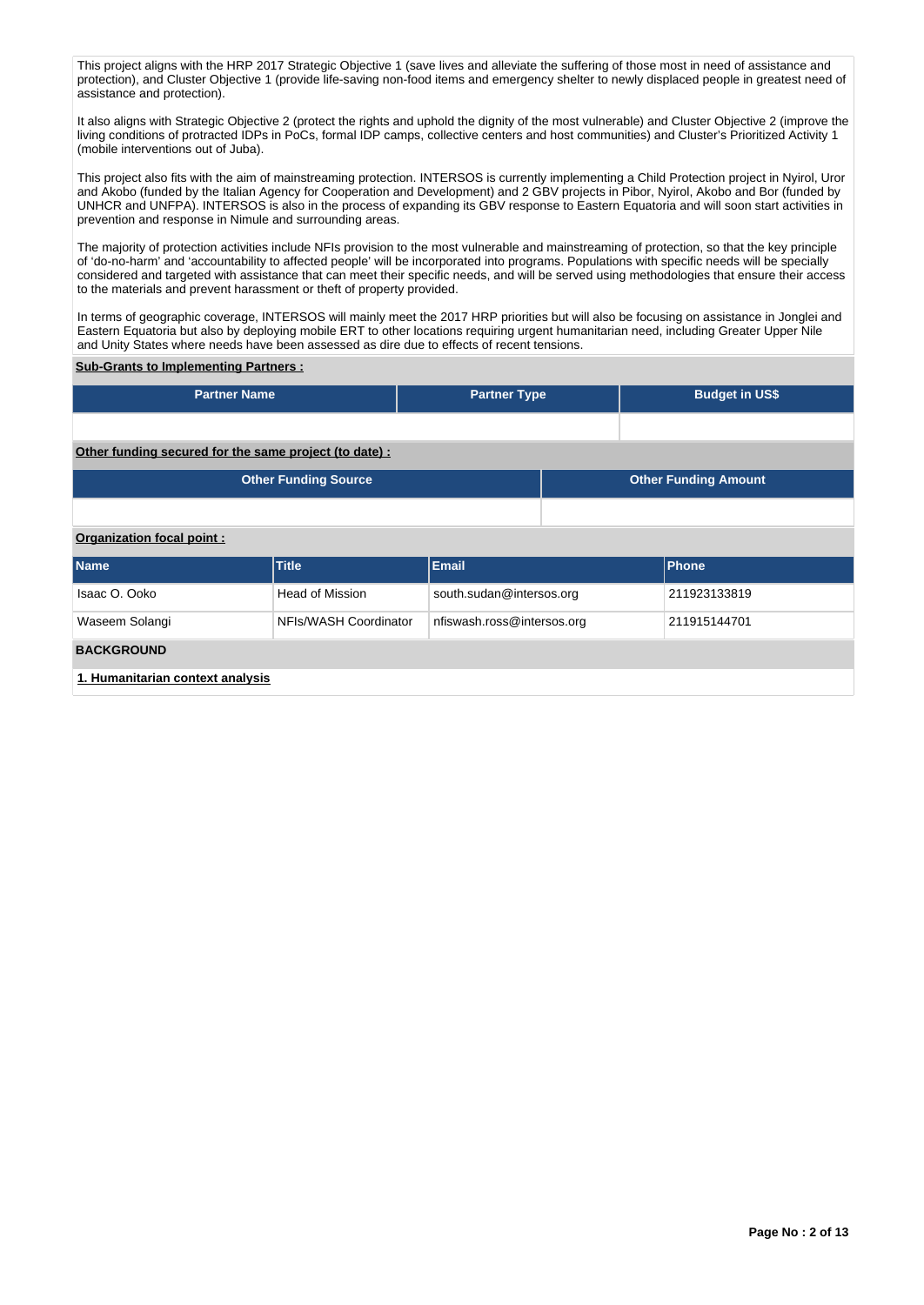The consequences of July 2016 crises continue to affect people in several areas of the South Sudan leading to further inevitable large scale displacements. Military clashes resulting from the current situation have created urgent needs of S/NFIs across the country.

Reports confirm the continuous movement of both IDPs and Returnees in several areas of Jonglei State. Thousands of families have been displaced as a result of recent clashes between government troops and IOs in Yuai and surrounding areas. Host communities from Waat, Pathai, Yuai, Khorphulus, Motot and several other areas have been forced to leave their homes to protect themselves and their families. (Inter-Agency Need Assessment Report March 2017). The large number of IDPs from Waat and Uror arriving in Akobo are likely to increase in coming days.

In Bor, displaced families from Yei and surrounding areas present an urgent need for assistance; ongoing clashes are likely to trigger further displacement and loss of property. The caseload includes female-headed households, child-headed households, older and disabled persons as well as lactating and pregnant women (UNHCR Operational Update February 2017).

Reported tensions in Kajo-Keji, Yei, Yambio, Mundri, Leer, Northern Mayendit have caused the displacement of thousands of people (HNO 2017; UNOCHA Bulletins; UNHCR Operational Updates). Recent clashes on the western bank of river Nile, Malakal and Wau Shillik have forced civilians to flee to the bush and some flee to Kodok and many have arrived in Abrouc. (OCHA Humanitarian Bulletin February 2017). Large numbers have been reported as displaced in Greater Baggari-Western Bahr el Ghazal (OCHA South Sudan Humanitarian Bulletin February 2017).

Greater Equatoria, despite being regarded as free from direct threat of military confrontation in recent years, has been turned into a frontline for Intra-SPLA fighting, without any prospect of immediate cessation of hostilities. Rivalries between SPLA and SPLA-IO culminated in fighting in Juba on July 8th 2016, which resulted to nearly 40,000 individuals displaced within Juba town and its suburbs (OCHA). Though active military fighting has been subsided in Juba after 11 July ceasefire declaration, fighting has spread into other locations within the region. For example, Lainya and Yei in Central Equatoria and Ezo, Mundri and Yambio in Western Equatoria have also been affected by episodes of violence (Humanitarian Bulletin, Issue 11, August 2016). Displacement is widely reported in those areas with 15,676 individuals displaced in Mundri East alone (CUAMM).

In Eastern Equatoria, several sources report the urgent need for continued monitoring and planning rapid responses due to the increase of insecurity and consequent movement of the people within and out of the country. Estimated figures of the new and protracted IDPs, Returnees and Host Communities directly affected by the clashes/insecurity are reported to exceed 500,000, this includes 400,000 Host Communities and 100,000 IDPs, who are moving to remote areas and experiencing serious lack of basic services and supplies (REACH Situation Overview EES October 2016). Humanitarians are facing a range of challenges to obtaining safe access to some areas such as Magwi county to conduct assessments and provide assistance.

Nonetheless, it emerged that "conflict-affected areas are in dire need of humanitarian assistance including S/NFIs. The recent increase of tension in Torit area, due to political changes, could further deteriorate the situation in terms of security and seriously affect people. Inter-Agency Multi Sectorial Need Assessment in Geater Ikwotos in February 2017 (INTERSOS as lead agency for S/NFIs) reveals 63% respondents expressed insufficient shelter availability as main concern for the new arrivals.

Considering deteriorating security situation, S/NFIs remains a major concern for the new arrivals as well Host Communities.

#### **2. Needs assessment**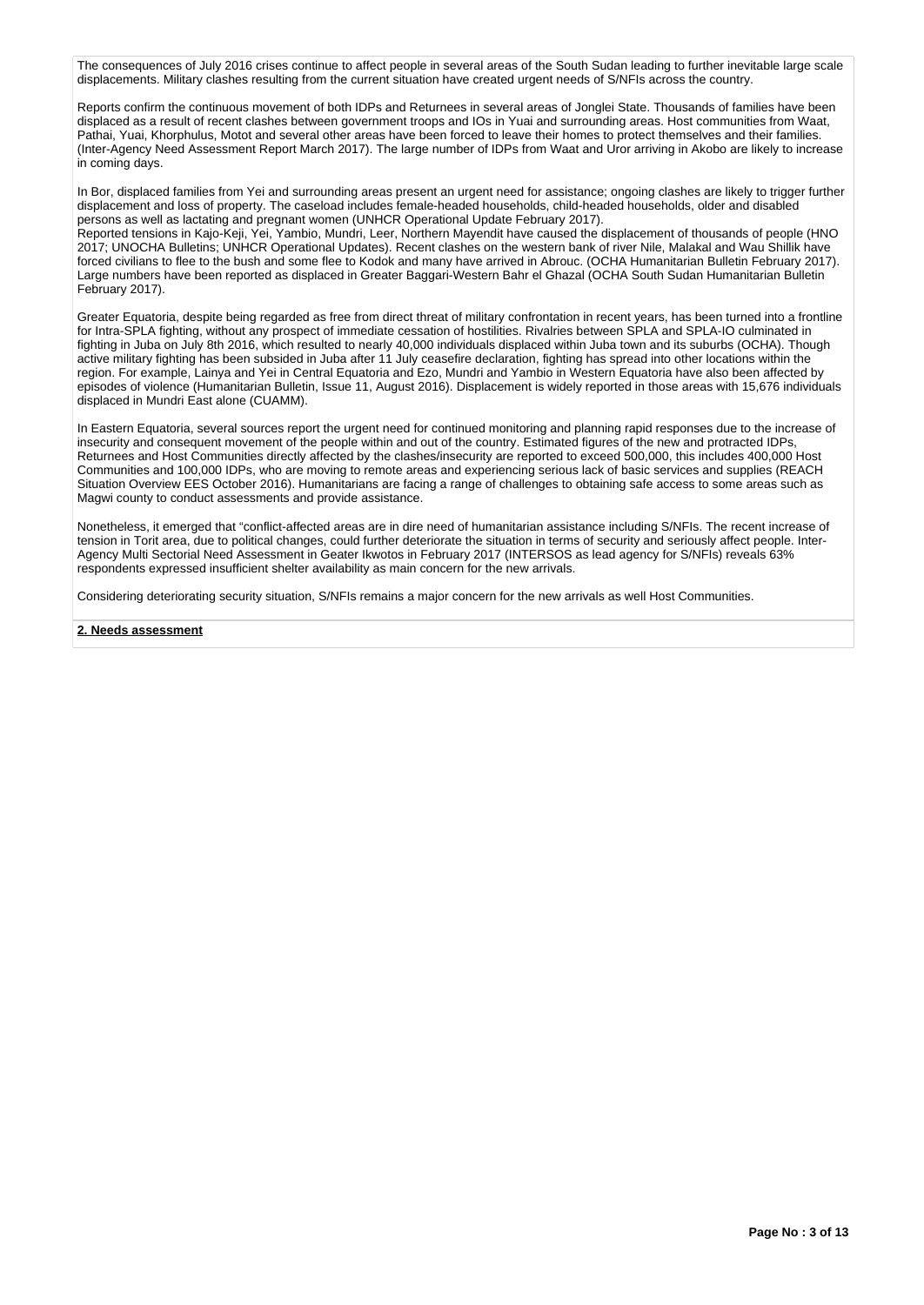INTERSOS considers, as elaborated below, there is high NFI and emergency shelter needs to be responded by humanitarian agencies, in wide part of the country, while precise location of displacement can be different due to political development from now on.

Since July 8 2016, as above, humanitarian context has been drastically changed, apart from increase in other human needs, emergency shelter and NFIs provision has been one of most urgent requirement for communities affected by conflict.

Vulnerable IDPs, in particular children, female headed households, pregnant and lactating women, elderly and people with special needs in Unity, Upper Nile and Greater Equatoria have been reported in dire need of emergency shelters and NFIs as well as recent clashes, apart from the other basic human needs, resulting the immediate needs to get access to emergency shelter and NFI requirement for vulnerable IDPs.

While above-mentioned 'new area' is highlighted as area where humanitarian needs appears, emergency shelter and NFI needs in Jonglei state were also frequently reported to INTERSOS as focal point of the state. Displacement due to recent clashes in the area must be responded, so that lives of people without shelter will be saved and their suffering will be alleviated. Furthermore, northern part of the state being stronghold of 'White army' continuously supporting the SPLA-IO, this state traditionally has witnessed fighting between SPLA and SPLA-IO (or Dinka youth associated themselves with government and Nuer youth aligned with opposition). Jonglei state has also received many IDPs from other states, such as Unity state and Upper Nile state. Fighting in Nasser (Upper Nile state) between SPLA and SPLA-IO over control of strategic areas and river supply route also led to the displacement.

There is high need of mobile response team as modality, which can respond to humanitarian needs anywhere in the country. INTERSOS also recognizes high political tension and therefore potential needs in other parts of the country, such as Unity state, Upper Nile state and Greater Behr-al Ghazal. Displacement in those area can happen at any time, but the precise location of displacement and therefore area to where people will be displaced is not yet determined, since this will depend on many factors, including future political negotiations. By definition, mobile response team can be flexible in the location of its response and therefore fits best to the highly unpredictable humanitarian context of South Sudan.

On-going clashes and IDPs influx in INTERSOS' proposed areas claimed civilian lives and displacement of many, furher affecting lives of women, children and men that needs support and immediate response to their needs of emergency shelter and NFIs

INTERSOS has been serving as SNFIs State Focal Point for the Cluster in Jonglei State since June 2012 and has been the State Focal Point for Eastern Equatoria since 2016.

Over the past five years, INTERSOS has conducted 55 distributions of NFIs and Emergency Shelter material, with a total beneficiary of almost 400,000 conflict affected IDPs throughout the country (mainly in Jonglei but also in Unity, Central Equatoria, Eastern Equatoria and Upper Nile).

INTERSOS currently holds the role of GBV focal point for Jonglei, together with UNFPA, and acts as protection focal point in many counties such as Pibor, Waat, Lankien and Yuai. Currently INTERSOS is implementing a Child Protection project in Nyirol, Uror and Akobo (funded by the Italian Agency for Cooperation and Development) and 2 GBV projects covering Pibor, Nyirol, Akobo and Bor (funded by UNHCR and UNFPA). INTERSOS is in the process of expanding its GBV response to Eastern Equatoria and will soon start activities in prevention and response in Nimule, Magwi County.

## **3. Description Of Beneficiaries**

Total number of targeted beneficiaries is 40,000 individuals for NFI distribution, and 2,000 individuals for shelter and NFI in Bor PoC. Breakdown of 40,000 individuals are 9600 men, 10400 women, 10400 girls and 9600 boys. Breakdown of 2,000 individuals are 545 men, 770 women, 187 boys and 498 girls, based on last registration done by IOM in June 2016.

Out of 40,000 individuals, most of them will be conflict-affected newly displaced population due to conflict after July 2016. In line with Cluster Strategy, INTERSOS will target the population most in need, in particular newly displaced families. IDPs in protracted displacement, and returning IDPs, will also be considered as beneficiaries on need basis.

As beneficiary selection criteria, INTERSOS will use criteria developed by Shelter/NFI Cluster (Female Headed Household, Unaccompanied Minor, Unaccompanied Elderly, Chronically ill, Pregnant and Lactating Women, and person without any community link). INTERSOS, in line with Shelter-NFI Cluster standard, assumes approximately 10% of beneficiaries will likely to be host communities. Need to include host communities on case-by-case basis is an important aspect of "do-no-harm" principle, so that distribution would not result in tension, or even conflict, between IDPs and Host Communities.

In terms of geographic location, INTERSOS remains flexible and it will deploy the team anywhere based on request by the Cluster. However, given its long time experience, familiarity of context, presence in several different locations inside the state and also its role as SFP organization, INTERSOS expects most of location it targets would be Jonglei including Uror County and also Eastern Equatoria including Magwi County.

INTERSOS will continue to provide S/NFI assistance to IDPs living in Bor PoC, since there is no clear prospect of durable solution for those returnees and closure of the PoC is not expected, there is continuous need for those shelters to be updated.

## **4. Grant Request Justification**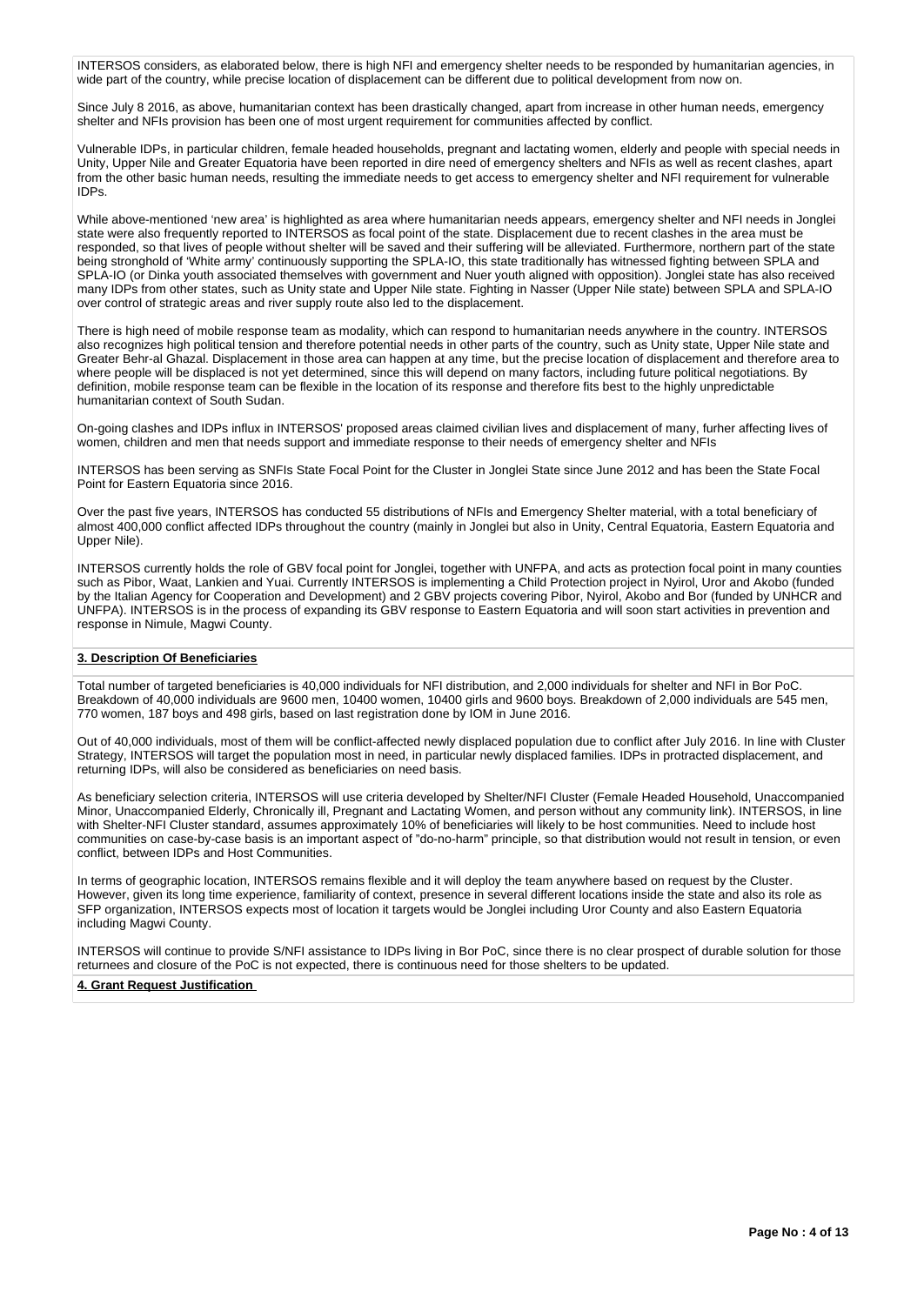INTERSOS will focus on addressing life-saving needs by conducting assessments, verification, distribution, based on Shelter/ NFI Cluster format, standard and procedure. Through its mobile response teams,

INTERSOS aims to assist most vulnerable communities at 'hard-to-reach' areas, while coordinating with the Cluster so that items requested to the Cluster will arrive not longer than 2 weeks since the request from partner. In case it looks items cannot be sent quickly via Logistic Cluster, using its previous experience, INTERSOS will send items by charter flight so that items arrive early.

INTERSOS team will be immediately ready to start up its activities, since most of staff is already on stand-by, waiting to receive contact from INTERSOS to re-start the previous activities which ended on the 28th February 2017. Most of its staffs is dedicated to the project (2 ERT Team Leaders, 6 ERT members) have been working with INTERSOS NFIs project in past, including one from 2013. This will ensure quality of response due to their deep understanding of Cluster standard and 'how things work on the ground'. INTERSOS, anticipating the continuation of the project, communicated to the staffs to be ready to be deployed immediately after the confirmation of the funding (while it made it sure that the funds are not committed).

INTERSOS is also certain that it can provide high added value, on basis of following;

(1) Experience in the sector: INTERSOS has been active member of Shelter-NFI Cluster, especially since 2012 when INTERSOS volunteered to become State Focal Point for Jonglei state and lately State Focal Point in Eastern Equatoria State. For last four years, INTERSOS conducted/ joined approximately 55 distributions, with total beneficiaries of almost 400,000 conflict IDPs throughout the country (mainly in Jonglei but also in Unity, Central Equatoria and Upper Nile as well). Enriched experience by its team provided INTERSOS accumulation of lessons-learnt and best practice, which led to successful intervention at each stage.

(2) Experience/ presence in the area: INTERSOS has been working in Jonglei since 2006, and serving as State Focal Point for the Cluster in Jonglei state since June 2012. Regarding the experience in Jonglei, above experience shows response capacity of INTERSOS, and also its deep understanding of Jonglei context with best practices and lessons learnt on 'how to work in opposition area'. Also, as of March 10th, INTERSOS maintains presence in 8 locations (Bor, Pibor, Akobo, Waat, Lankien, Yuai,, Walgak and Pathai), implementing two GBV projects, 1 Child Protection Project, 1 Education project and running humanitarian hub in Pibor. These presence helps INTERSOS to be able to respond in many different locations, using these presence as base for operation.

Using experiences above mentioned as one of most experienced NFI organizations in South Sudan, INTERSOS hopes to continue its role in the Cluster as State Focal Point for Jonglei and Eastern Equatoria and intends to provide NFIs assistance to conflict IDPs and affected communities.

## **5. Complementarity**

The proposed Action will be implemented in an environment that is well known by INTERSOS through previous and ongoing operations.

The proposed project is intended to complement INTERSOS's existing emergency intervention in the area funded mainly by UNHCR, UNFPA, UNICEF and Italian Cooperation project. In addition to Shelter/NFI Cluster activities, INTERSOS is currently implementing the following:

1 "Education in Emergencies "project in Bor and Pibor counties in Jonglei, Western Equatoria, central Equatoria and Upper Nile States (also covering the role State Focal Point for EiE);

2 "Protection" projects as mentioned above (UNHCR, Italian Cooperation and UNFPA) in, Bor, Pibor, Akobo, Nyirol and Uror counties;

3. Eastern Equatoria State: INTERSOS is in the process of expanding its GBV response to Eastern Equatoria and will soon start activities in prevention and response in Nimule and surrounding areas.

Moreover, through its privileged coordinating role of State Focal Point for S/NFIs, INTERSOS managed to build strong relations with the other humanitarian actors, stakeholders and communities present on the ground, allowing thus to guarantee the full complementary of the intervention with those already on-going to maximize the impact of the response. If approved, this project will guarantee coherence with the ongoing response, while strengthening the impact on the whole population of the area targeted by INTERSOS program.

Furthermore, having multiple projects in the same area will allow to execute projects led by staff with different background to ensure the best provision of activities to the populations in need and at the same time to optimize the operational and logistical cost linked to the action. Specifically, considering this project as a part of a broader program of intervention by INTERSOS in Jonglei, Eastern Equatoria States as well as on the needs and logistic assessment on the ground, INTEROS is ready to start its operations with trained staff available to transfer skills and competences locally.

#### **LOGICAL FRAMEWORK**

#### **Overall project objective**

To provide life-saving NFIs and Emergency Shelter items based on needs assessed/verified and specific to each gender/age groups, while ensuring accountability to donors and beneficiaries.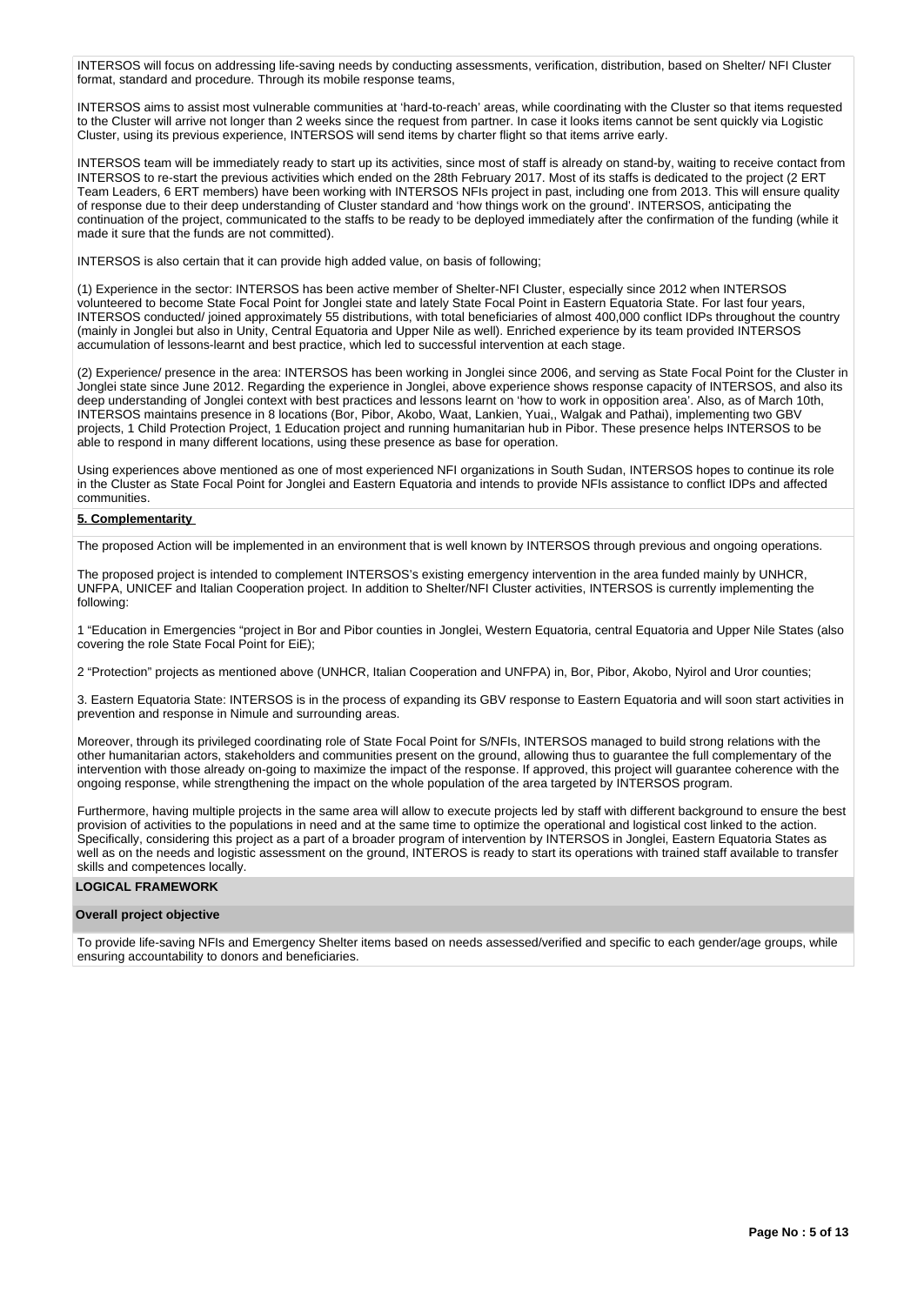| <b>NON FOOD ITEMS AND EMERGENCY SHELTER</b>                                                                                             |                                                                                                      |                                 |  |  |  |  |  |
|-----------------------------------------------------------------------------------------------------------------------------------------|------------------------------------------------------------------------------------------------------|---------------------------------|--|--|--|--|--|
| <b>Cluster objectives</b>                                                                                                               | <b>Strategic Response Plan (SRP) objectives</b>                                                      | <b>Percentage of activities</b> |  |  |  |  |  |
| Provide life-saving non-food items and<br>emergency shelter to newly displaced people<br>in greatest need of assistance and protection. | SO1: Save lives and alleviate the suffering of<br>those most in need of assistance and<br>protection | 95                              |  |  |  |  |  |
| Improve the living conditions of protracted<br>IDPs in PoCs, formal IDP camps, collective                                               | SO2: Protect the rights and uphold the dignity<br>of the most vulnerable                             | -5                              |  |  |  |  |  |

**Contribution to Cluster/Sector Objectives :** This project fits with Cluster Objective 1 and 2, as S/NFIs ERT (including staff for mobile response team members and coordination) dedicated for assessment, verification and registration will conduct Emergency Shelter/NFI distributions while INTERSOS will continue responding to shelter needs for Bor PoC area.

INTERSOS will contribute to SRP Objective and Cluster Objectives, by continuing its role as SFP Jonglei and Eastren Equatoria States.

From its experience to serve as SFP Jonglei for 4 years and SFP EES for 1 year, INTERSOS fully understands field-level coordination is indispensable to ensure partners will realize SO1 (Save lives and alleviate suffering) through CO1 (NFI) and CO2 (improve living conditions). Core ToRs of SFPs is to ensure response is coordinated so that there will be neither gap nor overlap of the response. As S/NFI SFPs for Jonglei and Eastern Equatoria State, INTERSOS contribution since April 2013 includes 36 stock and distribution reports compiled and sent to the Cluster, 35 State-level cluster meetings and 6 state level workshop (July 2013, October 2014, February 2015, March 2015, July 2016 and February 2017), all of which was necessary to ensures there is no gap nor overlap in response. INTERSOS is confident that it can further increase contribution to SRP Objective and Cluster Objective, by continuing the role of SFP in Jonglei and Eastern Equatoria, from its rich experience of coordination and direct link between the Cluster and partners on the ground.

#### **Outcome 1**

Improved access to quality life-saving assistance through the distribution of emergency Shelter and NFIs.

#### **Output 1.1**

## **Description**

42,000 individuals receive life-saving ES and NFIs support based on verified needs and on sex and gender disaggregated data.

#### **Assumptions & Risks**

centres and host communities

Fighting between government and opposition side (most notably SPLA-IO but also any forces which aligns themselves with IO, or simply against the government) could continue despite the rainy season in scale which will not lead to the significant change of status quo (such as SPLA-IO take over Juba or IO completely chase away from South Sudan) but lead to new displacement of hundreds of thousands of people, throughout the country.

Diversion of aid: Difficulties are still in place to distribute humanitarian aid due to restriction and pressures by local authorities and other groups/political actors.

Delays in the delivery of items: According to the locations prioritized by the S/NFI-Logistic Clusters and the logistic constraints related with rainy season, the delivery of items may be delayed, affecting the beneficiaries and increasing tensions between the communities and partners on the ground.

Issue of Returnees remains a challenge as S/NFI partners will have to face (in particular for INTERSOS because it operates in area where it expects to receive large number of returnees, such as Bor, Akobo town and EES) increasing their efforts to assess, define criteria and find solutions to reach primarily the most vulnerable.

#### **Indicators**

|                 |                                                               |                                                  | <b>End cycle beneficiaries</b> |              |           | End<br>cycle      |               |  |
|-----------------|---------------------------------------------------------------|--------------------------------------------------|--------------------------------|--------------|-----------|-------------------|---------------|--|
| Code            | <b>Cluster</b>                                                | <b>Indicator</b>                                 | <b>Men</b>                     | <b>Women</b> |           | <b>Boys</b> Girls | <b>Target</b> |  |
| Indicator 1.1.1 | NON FOOD ITEMS AND<br><b>EMERGENCY SHELTER</b>                | [Frontline] Number of assessments conducted      |                                |              |           |                   | 10            |  |
|                 | <b>Means of Verification: Assessments/Verification report</b> |                                                  |                                |              |           |                   |               |  |
| Indicator 1.1.2 | NON FOOD ITEMS AND<br><b>EMERGENCY SHELTER</b>                | [Frontline] Number of distributions conducted    |                                |              |           |                   | 8             |  |
|                 | <b>Means of Verification: Distribution reports</b>            |                                                  |                                |              |           |                   |               |  |
| Indicator 1.1.3 | NON FOOD ITEMS AND<br>EMERGENCY SHELTER                       | [Frontline] Number of people served with NFI     | 9.600                          | 10.400       | 9,60<br>0 | 10,4<br>00        | 40.000        |  |
|                 | <b>Means of Verification: Distribution reports</b>            |                                                  |                                |              |           |                   |               |  |
| Indicator 1.1.4 | NON FOOD ITEMS AND<br><b>EMERGENCY SHELTER</b>                | [Frontline] Number of people served with Shelter | 545                            | 770          | 187       | 498               | 2,000         |  |
|                 | <b>Means of Verification:</b> Distribution report             |                                                  |                                |              |           |                   |               |  |

## **Activities**

### **Activity 1.1.1**

Conduct assessment/verifications of S/NFI needs for populations assumed to be in need of life-saving NFI, through mobile response team members.

## **Activity 1.1.2**

Distribution of common-pipeline S/NFIs to 40,000 individuals, to meet urgent life-saving needs

#### **Activity 1.1.3**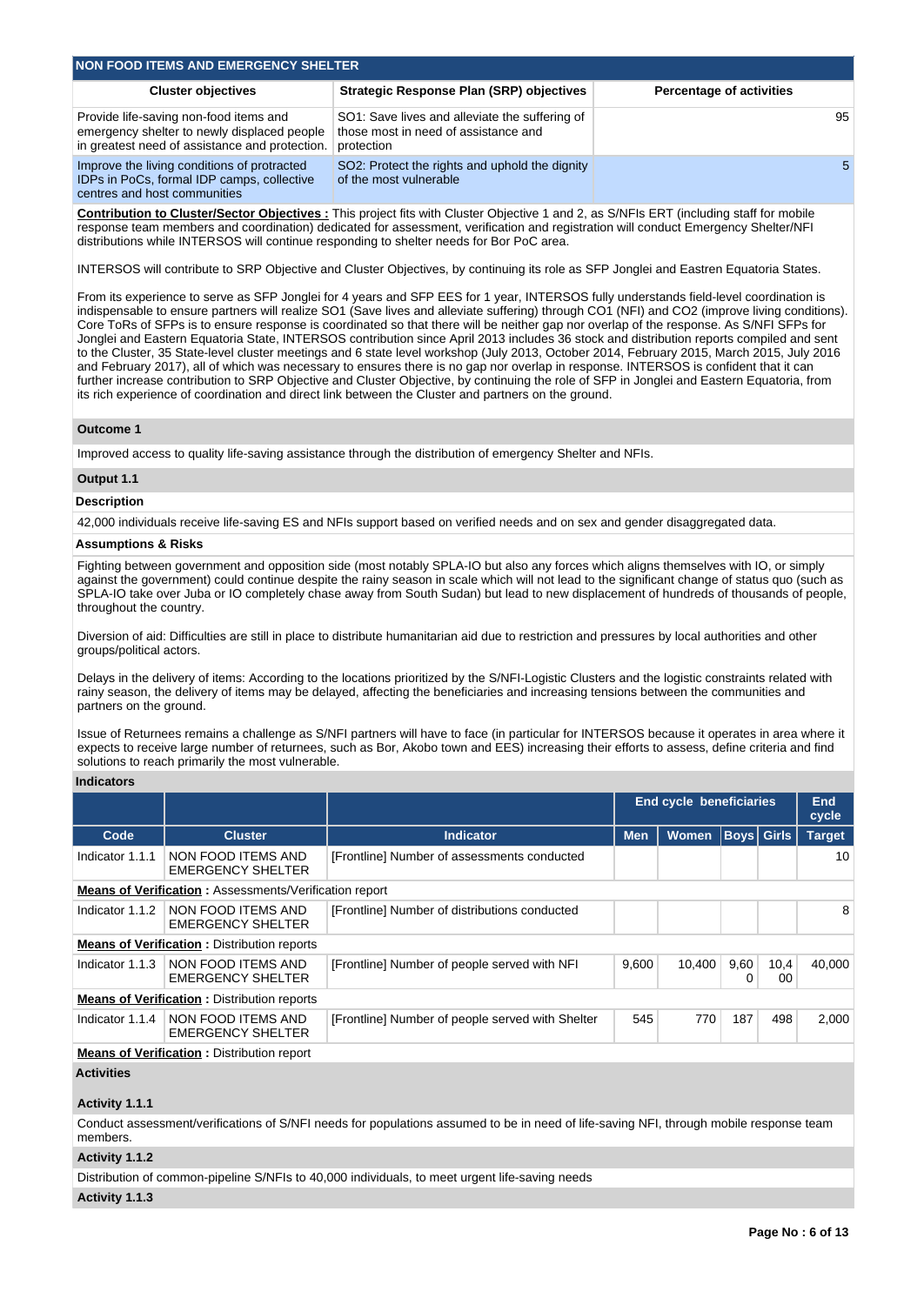| Distribution of shelter materials to 2,000 individuals for maintenance of shelter conditions in Bor PoC |
|---------------------------------------------------------------------------------------------------------|
| Activity 1.1.4                                                                                          |
| Conduct 3 Post Distribution Monitoring-PDMs activities.                                                 |
| Activity 1.1.5                                                                                          |
| Reporting                                                                                               |
| <b>Additional Targets:</b>                                                                              |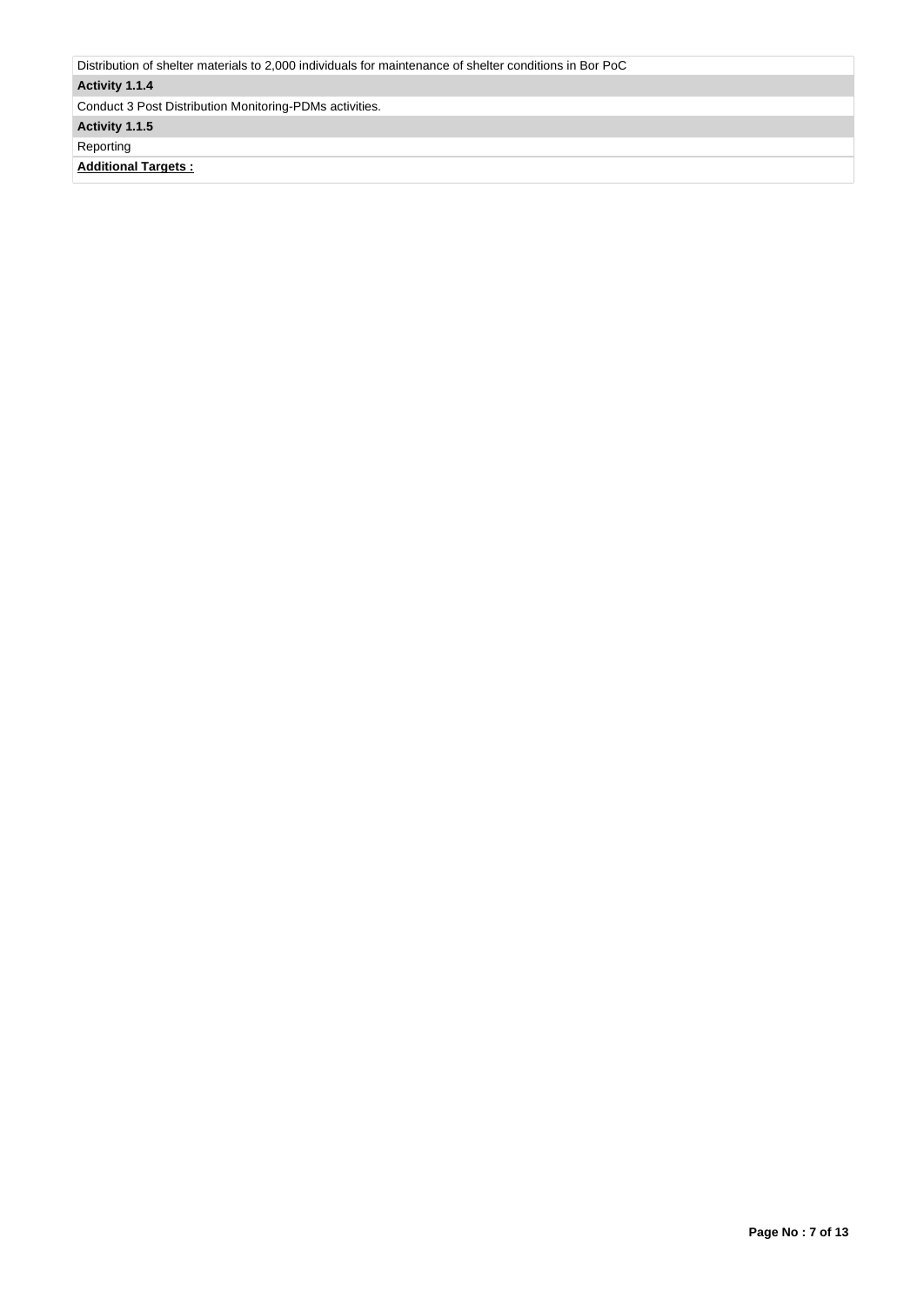## **Monitoring & Reporting plan**

INTERSOS is committed to monitor and evaluate the action's implementation and dynamics to ensure that results and indicators are achieved within the designated time frame. Programme Coordinator based in Juba as well as the Country Finance officer will ensure a constant and close monitoring of activities from program and administrative/financial point of view, while Protection Coordinator will support Protection Mainstreaming of Shelter/ NFI response and also provide advice to ensure that all protection activities are responding to INTERSOS and global protection standard. Logistic Coordinator will also support Project Manager to ensure all procurement will be in line with INTERSOS own regulation and SSHF requirements.

Shelter/ NFI Project Manager will also ensure that its response will be in conformity of global standards (such as SPHERE standard) and also Cluster's policies and guidelines, and in case practicalities will prevent the team to comply to these rules, consider how to mitigate the impacts of non-conformity to the standards.

INTERSOS monitoring system will involve all program staff and beneficiaries aiming at: a) assess impact of activities on the lives of beneficiaries, through interviews, focus group discussions, surveys, market surveys and observations; b) assess actual program achievements against its planned objectives and indicators; c) identify strengths and weaknesses of individual program activities; d) make changes to programming as needed to increase the quality of services; and e) advocate for unmet needs and gaps. The project M&E system will include:

- Monthly outputs and outcomes tracking against defined indicators through INTERSOS Project Appraisal Tool (PAT). The PAT is an internal tool which allows close monitoring and evaluation of the project and its impact throughout the implementation; - Regular field visits using Field Monitoring Checklist.

#### **Workplan**

| <b>Activitydescription</b>                                                                                                                                         | Year | $\blacktriangleleft$ | $\overline{2}$ | 3 |   | <b>USIN</b>  |              | $6 \mid 7$ |          |              |    | 8 9 10 11 12 |  |
|--------------------------------------------------------------------------------------------------------------------------------------------------------------------|------|----------------------|----------------|---|---|--------------|--------------|------------|----------|--------------|----|--------------|--|
| Activity 1.1.1: Conduct assessment/verifications of S/NFI needs for populations<br>assumed to be in need of life-saving NFI, through mobile response team members. | 2017 |                      |                |   | x | X            | $\times$     | IX.        | <b>X</b> | ΙX           | X. | X            |  |
| Activity 1.1.2: Distribution of common-pipeline S/NFIs to 40,000 individuals, to<br>meet urgent life-saving needs                                                  | 2017 |                      |                |   |   | X            | ΙX.          | <b>X</b>   | <b>X</b> | $\mathsf{X}$ | X  | $\mathsf{x}$ |  |
| Activity 1.1.3: Distribution of shelter materials to 2,000 individuals for maintenance<br>of shelter conditions in Bor PoC                                         | 2017 |                      |                |   | X | $\mathsf{X}$ | ΙX.          | <b>X</b>   | X.       | X            | X  | x            |  |
| Activity 1.1.4: Conduct 3 Post Distribution Monitoring-PDMs activities.                                                                                            | 2017 |                      |                |   |   |              | Χ            |            |          | X            |    | X            |  |
| Activity 1.1.5: Reporting                                                                                                                                          | 2017 |                      |                |   |   | x            | $\mathsf{x}$ | X          | IX.      | $\mathsf{X}$ | X. | x            |  |

## **OTHER INFO**

#### **Accountability to Affected Populations**

INTERSOS strives to incorporate local youth and women as much as possible as registration/distribution/ offloading staffs in the response, so that they can benefit from distributions, not only as beneficiaries but also actively supporting implementation of activity. Also, INTERSOS team will make sure beneficiaries (at least, its community representatives, such as chiefs) will be included in the discussions on modalities, such as location and timing of the distributions. INTERSOS will mainstream Core Humanitarian Standards to ensure quality and effectiveness of assistance and demonstrate greater accountability to affected populations. INTERSOS will also conduct PDMs to gather feedback of the beneficiaries.

#### **Implementation Plan**

There is no sub-grantee under this project.

One Project Managers and two ERT team leaders will directly supervise other national staffs, while Programme Coordinator and Country Admin provide overall supervision and administrative advice respectively. As above, implementation is monitored through INTERSOS' tool called PAT (Project Appraisal Tool) which also includes the Financial Plan will be developed at the beginning of project and monitored/ updated on monthly basis.

Project activities will be well coordinated with all relevant stakeholders, including Shelter-NFI Cluster, other Shelter and NFI partners in Jonglei and Eastern Equatoria states, local authorities and beneficiaries. INTERSOS, however, maintains its independence on decision making and strictly adhere to principle of neutrality and impartiality especially when they decide the targeting criteria, so that its support is directed to the beneficiaries, not political party or any particular part of the society (such as friends/ families of community representatives) and thus not fueling the conflict. INTERSOS especially maintained close coordination with National-level Shelter-NFI Cluster and its Coordinator. INTERSOS will also coordinate with WASH cluster to avoid any duplication of WASH NFIs as well as with Protection and FSL actors.

#### **Coordination with other Organizations in project area**

| Name of the organization | Areas/activities of collaboration and rationale                                                                                                                                                                                                                                                                                                      |
|--------------------------|------------------------------------------------------------------------------------------------------------------------------------------------------------------------------------------------------------------------------------------------------------------------------------------------------------------------------------------------------|
| Shelter/NFI Cluster      | As State Focal Point organization, INTERSOS works closely with the<br>Cluster so that its policy, principles and standards will be shared and<br>understood by its partners. INTERSOS PMs or Coordinator also<br>attend regularly to national level Cluster meeting, so that information<br>about Shelter-NFI are updated to National-level Cluster. |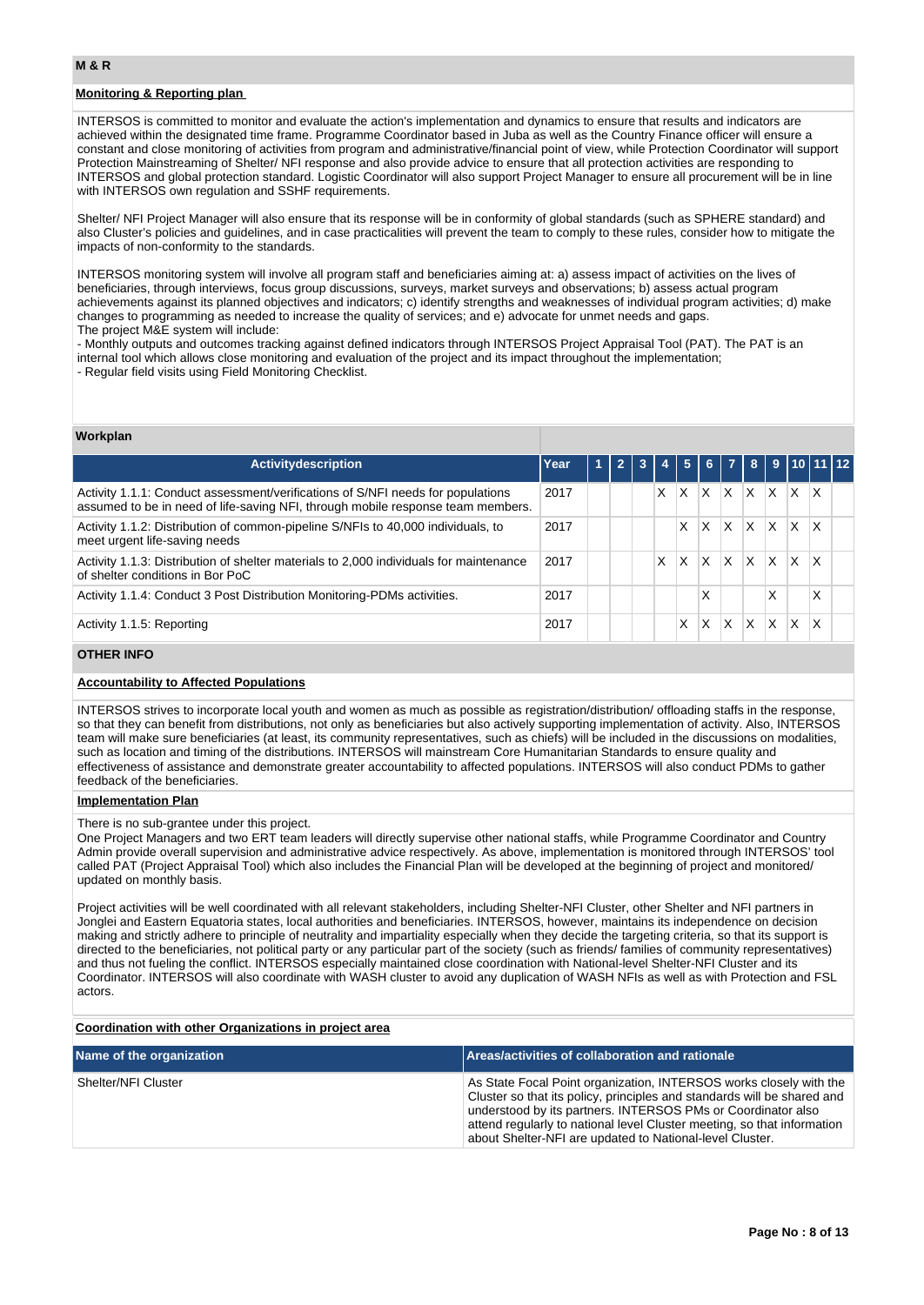| Other organizations in the field locations | INTERSOS, as mobile ERT organizations, will continue working with<br>organizations on the ground with static presence who can provide<br>location-specific knowledge (such as security, access, presence of<br>military ballacks etc). INTERSOS will on the other hand provide<br>Cluster-specific knowledge (such as targeting criteria, modalities,<br>tool, how to design distribution sites etc) so that we will be able to<br>complement presence of both mobile (INTERSOS) and other static<br>partners. INTERSOS will also coordinate with WASH cluster to avoid<br>any duplication of WASH NFIs as well as with Protection and FSL<br>actors. |
|--------------------------------------------|-------------------------------------------------------------------------------------------------------------------------------------------------------------------------------------------------------------------------------------------------------------------------------------------------------------------------------------------------------------------------------------------------------------------------------------------------------------------------------------------------------------------------------------------------------------------------------------------------------------------------------------------------------|
| _ _ _ _ _ _ _ _ _ _ _ _ _ _ _ _            |                                                                                                                                                                                                                                                                                                                                                                                                                                                                                                                                                                                                                                                       |

#### **Environment Marker Of The Project**

B+: Medium environmental impact with mitigation(sector guidance)

#### **Gender Marker Of The Project**

2a-The project is designed to contribute significantly to gender equality

## **Justify Chosen Gender Marker Code**

At each stage of response, INTERSOS team will be as much gender-balanced as possible, with at least 1 woman to be included. INTERSOS will ensure that at least 20% of ERT members will be women. During registrations and distributions, INTERSOS will try to establish 'priority' line for elderly, pregnant/lactating women and/or disabled/sick persons. In the response, INTERSOS will recruit as many women as possible for casual labor, so that not only men but also women will have equal access for precious opportunities in which they can earn cash. Furthermore, linking with other projects which INTERSOS conducts in Jonglei and Eastern Equatoria states, also as its role of both Shelter-NFI Cluster lead, INTERSOS will mainstream protection at each stage of response, by always asking input from colleagues in Protection projects.

Furthermore, using its experience since 2015 implementing projects with both GBV and NFI component, INTERSOS will make sure it can incorporate gender perspectives in its assessment, verification, and distribution (such as identification of gender-specific needs and NFIs), identification of distribution site locations and time of distributions).

#### **Protection Mainstreaming**

INTERSOS, having a broad expertise in the sector of protection and currently holding the role of GBV as well as SNFI State Focal Point of Jonglei, is best positioned to mainstream protection into all Shelter and NFIs responses.

INTERSOS has worked in Jonglei in the field of Protection over many years and in different sectors such as child protection, GBV and general protection monitoring. Furthermore, INTERSOS has already experience of mainstreaming protection as it is a common practice for all its programmes. INTERSOS's expertise in protection interventions and mainstreaming has been recognized by partners and authorities alike by assigning us the lead for the coordination of protection interventions in all counties in which we operate. INTERSOS conducts biweekly coordination meetings in all those locations, which discussions, findings and identifications of best practices, feed into higher-level dialogues in the GBV sub-cluster for the State of Jonglei (please see 'Grant Request Justification' for details), most of activities include NFIs provision to most vulnerable based on the Cluster standard (Female Headed Household, Pregnant and Lactating Women, Unaccompanied Children, Chronically Ill/ Disabled, Unaccompanied Elderly, and person without communal link) and protection mainstreaming. Populations with specific vulnerabilities will be specially considered and targeted with assistance that can meet their specific needs, and will be served using methodologies that ensure their access to the materials and prevent harassment or theft of property provided.

INTERSOS is also in process of improving the internal coordination between S/NFI and Protection departments in order to plan and implement activities. INTERSOS has been conducting workshops which aim includes Protection mainstreaming, and as SFP of Jonglei and EEQ states will continue to mainstream Protection concern throughout each process of Shelter and NFI response.

#### **Country Specific Information**

## **Safety and Security**

INTERSOS NFI Programme Coordinator, will always consult Head of Mission (who is responsible of Security-related decision making and has experience in this country since 2010 and led hibernation/ relocation/ evacuation of staffs in both 2013 December and 2016 July emergency), to ensure all missions by INTERSOS will be safe and secure. Project Coordinator is also receiving regular updates from NGO Forum Security Skype groups through HoM, thus will function as effective link between top Security management and operations on the ground led by Project Manager(s).

INTERSOS established Comprehensive Planning Process (CPP), which, inter alia, lists all potential risk factors and mitigation measures in each area of operations. Annexes of CPP also includes list of emergency contact addresses and hibernation/ relocation/ evacuation procedures in case of need. Therefore, all missions will be psychologically prepared when conducting the mission and have enough information of 'what to do' in case of emergency. Needless to say, before conducting field missions to where INTERSOS is not based, prior security confirmation via multiple channels (such as organizations based there and NGO Security Forum) will be conducted, to make sure the area is safe and secure.

In the field without mobile network, INTERSOS team will bring at least two thurayas (with solar battery and enough credit) so that the team and Juba can update their situations regularly.

INTERSOS also receives multiple visit every year by Rome-based Security Specialist, whose mandate includes update of CPPs in each locations.

#### **Access**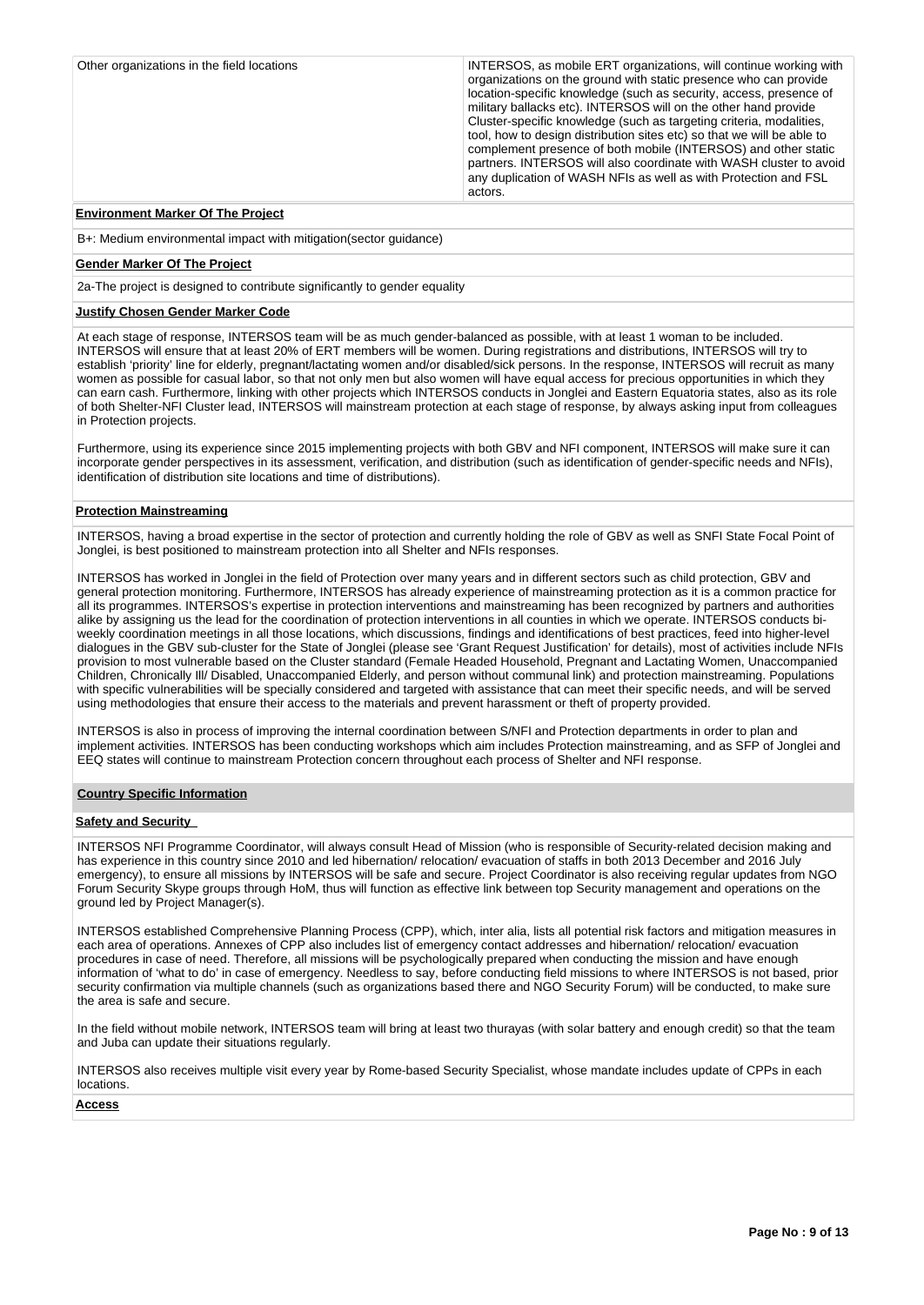INTERSOS will closely communicate with OCHA access unit and NGO Forum Security Policy Advisor, so that INTERSOS will report any major access-related issues. INTERSOS will also maintain good relationship with OCHA and other NGOs on the ground (especially locations where there is no INTERSOS presence). For areas with INTERSOS presence, INTERSOS will contact to its staffs in prior, so that it can clarify the access to the area is safe and secure.

In the field, INTERSOS team leader will visit local authorities, so that their arrival will be reported and the team can receive updated information regarding security from those authorities.

| <b>BUDGET</b> |  |
|---------------|--|
|               |  |

| Code | <b>Budget Line Description</b>                                                                                                                                                                                                                                                                                                                                                                                                                                                                |   | $D / S$ Quantity | <b>Unit</b><br>cost   | <b>Duration</b><br><b>Recurran</b><br>ce | $\frac{9}{6}$<br>charged<br>to CHF | <b>Total Cost</b> |
|------|-----------------------------------------------------------------------------------------------------------------------------------------------------------------------------------------------------------------------------------------------------------------------------------------------------------------------------------------------------------------------------------------------------------------------------------------------------------------------------------------------|---|------------------|-----------------------|------------------------------------------|------------------------------------|-------------------|
|      | <b>Staff and Other Personnel Costs</b>                                                                                                                                                                                                                                                                                                                                                                                                                                                        |   |                  |                       |                                          |                                    |                   |
| 1.1  | Project Manager                                                                                                                                                                                                                                                                                                                                                                                                                                                                               | D |                  | $1 \, 5,500$<br>.00   | 8                                        | 100.00                             | 44,000.00         |
|      | Support Team Leader A and B in response, and cover gaps. Mainly in charge of response neither in Jonglei nor in EES; 5,500<br>USD/month X 8 months 100% dedicated to the project. Monthly cost includes gross salaries, international flight IN/OUT the<br>country, medical insurance, costs of registration in the country etc etc                                                                                                                                                           |   |                  |                       |                                          |                                    |                   |
| 1.2  | ERT Team Leader A (based in Juba, with frequent trip to EES) D                                                                                                                                                                                                                                                                                                                                                                                                                                |   |                  | 1   5,500<br>.00      | 8                                        | 100.00                             | 44,000.00         |
|      | Leading NFI needs assessment, distribution and other assessments; 5,500 USD/month X 8 months 100% dedicated to the<br>project. Monthly cost includes gross salaries, international flight IN/OUT the country, medical insurance, costs of registration in<br>the country etc etc                                                                                                                                                                                                              |   |                  |                       |                                          |                                    |                   |
| 1.3  | ERT Team Leader B (based in Juba, with frequent trips to<br>Jonglei)                                                                                                                                                                                                                                                                                                                                                                                                                          | D |                  | $1 \mid 1,940$<br>.00 | 8                                        | 100.00                             | 15,520.00         |
|      | Leading NFI needs assessment, distribution and other assessments.; staff @ 1,940 USD/month X 8 months 100% dedicated to<br>the project. Monthly cost includes gross salary and medical insurance                                                                                                                                                                                                                                                                                              |   |                  |                       |                                          |                                    |                   |
| 1.4  | Emergency Response Team Member                                                                                                                                                                                                                                                                                                                                                                                                                                                                | D |                  | 6 1,163<br>.00        | 8                                        | 100.00                             | 55,824.00         |
|      | 6 staffs based in Juba travelling to field location @ 1,163 USD/month each X 8 months 100% dedicated to the project. Monthly<br>cost includes gross salary and medical insurance                                                                                                                                                                                                                                                                                                              |   |                  |                       |                                          |                                    |                   |
| 1.5  | Casual labor (including loading and offloading)                                                                                                                                                                                                                                                                                                                                                                                                                                               | D | 1 <sup>1</sup>   | 350.0<br>0            | 8                                        | 100.00                             | 2,800.00          |
|      | Payment for casual labor for loding, offloading, distrbution etc                                                                                                                                                                                                                                                                                                                                                                                                                              |   |                  |                       |                                          |                                    |                   |
| 1.6  | Country Admin                                                                                                                                                                                                                                                                                                                                                                                                                                                                                 | S |                  | 1 5,500<br>.00        | 8                                        | 16.67                              | 7,334.80          |
|      | International staff based in Juba with regular travels to the field location, who supervises administrative management of the<br>project to guarantee full compliance with donor and INTERSOS procedures and that interim and final financial reports are<br>submitted on time; 5,500 USD/month X 8 months 16.67% dedicated to the project. Monthly cost includes gross salaries,<br>international flight IN/OUT the country, medical insurance, costs of registration in the country etc etc |   |                  |                       |                                          |                                    |                   |
| 1.7  | Administration/Finance assistant/ HR Officer                                                                                                                                                                                                                                                                                                                                                                                                                                                  | S |                  | $1 \mid 1,400$<br>.00 | 8                                        | 33.33                              | 3,732.96          |
|      | Officer (national staff) who is in charge of administrative arrangement under supervision by Country Admin; 1 staff @ 1,400<br>USD/month X 8 months 33.33% dedicated to the project. Monthly cost includes gross salary and medical insurance                                                                                                                                                                                                                                                 |   |                  |                       |                                          |                                    |                   |
| 1.8  | Logistic officer/assistant                                                                                                                                                                                                                                                                                                                                                                                                                                                                    | D |                  | $1 \mid 1,600$<br>.00 | 8                                        | 33.33                              | 4,266.24          |
|      | Officer (national staff) who is in charge of logistic arrangement under supervision by Logistic Coordinator; 1 staff @ 1,600<br>USD/month X 8 months 33.33% dedicated to the project                                                                                                                                                                                                                                                                                                          |   |                  |                       |                                          |                                    |                   |
| 1.9  | Head of mission                                                                                                                                                                                                                                                                                                                                                                                                                                                                               | s |                  | 1 6,000 <br>.00       | 8 <sup>1</sup>                           | 16.67                              | 8,001.60          |
|      | International staff who supervises overall programme in the mission to guarantee INTERSOS strategy in the country is fully<br>implemented; 6,000 USD/month X 8 months 16.67% dedicated to the project. Monthly cost includes gross salaries, international<br>flight IN/OUT the country, medical insurance, costs of registration in the country etc etc                                                                                                                                      |   |                  |                       |                                          |                                    |                   |
| 1.10 | <b>Security Focal Point</b>                                                                                                                                                                                                                                                                                                                                                                                                                                                                   | D |                  | 1 5,500<br>.00        | 8                                        | 16.67                              | 7,334.80          |
|      | Expatriate staff, who will be in charge of regular security information management, key element in the country; 5,500 USD/month<br>X 8 months 16.67% dedicated to the project. Monthly cost includes gross salaries, international flight IN/OUT the country,<br>medical insurance, costs of registration in the country etc etc                                                                                                                                                              |   |                  |                       |                                          |                                    |                   |
| 1.11 | Securiy guards                                                                                                                                                                                                                                                                                                                                                                                                                                                                                | S |                  | 6 714.0               | 8                                        | 16.67                              | 5,713.14          |
|      | Quota 1/6 security guards employed by INTERSOS; 6 staff @ 714 USD/month each X 8 months 16.67% dedicated to the project.<br>Monthly cost includes gross salary and medical insurance                                                                                                                                                                                                                                                                                                          |   |                  |                       |                                          |                                    |                   |
| 1.12 | Cleaners                                                                                                                                                                                                                                                                                                                                                                                                                                                                                      | S |                  | 4 570.0<br>0          | 8                                        | 16.67                              | 3,040.61          |
|      | Quota 1/6 cleaners employed by INTERSOS; 4 staff @ 570 USD/month each X 8 months 16.67% dedicated to the project.<br>Monthly cost includes gross salary and medical insurance                                                                                                                                                                                                                                                                                                                 |   |                  |                       |                                          |                                    |                   |
| 1.13 | <b>Drivers</b>                                                                                                                                                                                                                                                                                                                                                                                                                                                                                | S |                  | 5 876.0<br>0          | 8                                        | 16.67                              | 5,841.17          |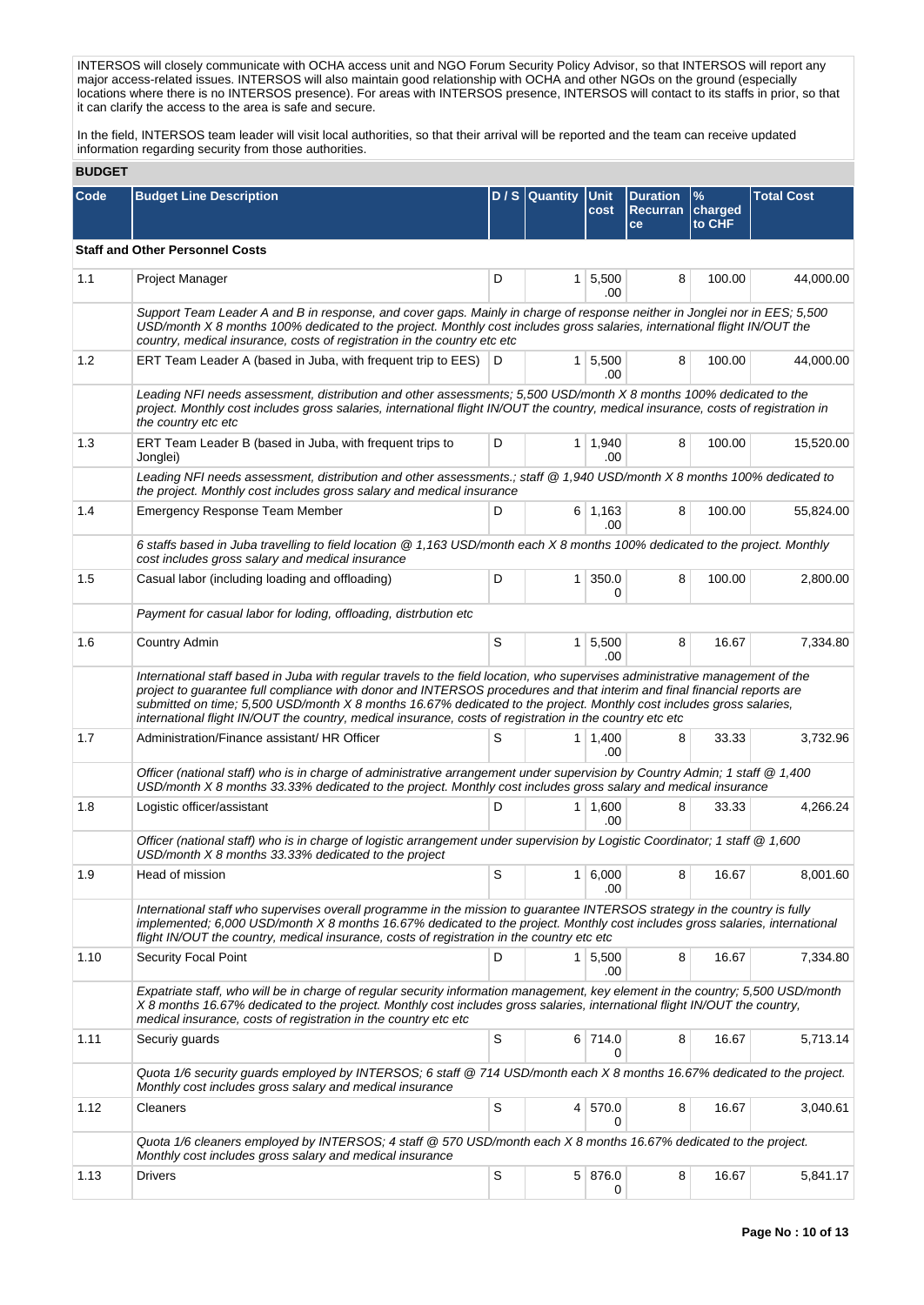|               | Quota 1/6 drivers employed by INTERSOS; 4 staff @ 876 USD/month each X 8 months 16.67% dedicated to the project. Monthly<br>cost includes gross salary and medical insurance                                  |   |                |                       |   |        |           |
|---------------|---------------------------------------------------------------------------------------------------------------------------------------------------------------------------------------------------------------|---|----------------|-----------------------|---|--------|-----------|
|               | <b>Section Total</b>                                                                                                                                                                                          |   |                | 207,409.32            |   |        |           |
|               | <b>Supplies, Commodities, Materials</b>                                                                                                                                                                       |   |                |                       |   |        |           |
| 2.1           | Materials for the staff                                                                                                                                                                                       | D | 1 <sup>1</sup> | 100.0<br>0            | 8 | 100.00 | 800.00    |
|               | Including visibility, tents, mattresse, gumboots, raincoats                                                                                                                                                   |   |                |                       |   |        |           |
|               | <b>Section Total</b>                                                                                                                                                                                          |   |                |                       |   |        | 800.00    |
| <b>Travel</b> |                                                                                                                                                                                                               |   |                |                       |   |        |           |
| 5.1           | Airplane ticket (inside South Sudan, round trip)                                                                                                                                                              | D |                | 8 550.0               | 8 | 100.00 | 35,200.00 |
|               | 8 trips per month - 1 per 2 person (1 for Team Leader A and 1 for Team Leader B) and 1 per 6 ERT members (275 USD/flight)                                                                                     |   |                |                       |   |        |           |
| 5.2           | Travel allowances for staff (per diem and accomodation)                                                                                                                                                       | D |                | $1 \mid 1,050$<br>.00 | 8 | 100.00 | 8,400.00  |
|               | 14 days/month for 6 ERT: Perdiem (250 $ssp = 2.5$ usd) = 210 usd; Accomodation (10 usd) = 840 usd                                                                                                             |   |                |                       |   |        |           |
| 5.3           | Vehicle fuel and maintenance in Jonglei, EES, CES                                                                                                                                                             | D | 1 <sup>1</sup> | 1,250<br>.00          | 8 | 100.00 | 10.000.00 |
|               | fuel/month: 1,000 + 250 USD/month of maintenance                                                                                                                                                              |   |                |                       |   |        |           |
| 5.4           | Rent of vehicles for activities (pick-up, tipper, truck,<br>motorcycles, boat etc.) in Jonglei, EES, CES                                                                                                      | D | 1 <sup>1</sup> | 750.0<br>0            | 8 | 100.00 | 6,000.00  |
|               | 15 days/month $@$ 50 USD/day = 750 usd                                                                                                                                                                        |   |                |                       |   |        |           |
| 5.5           | Car rental in Bor                                                                                                                                                                                             | D | 1 <sup>1</sup> | 3,750<br>.00          | 8 | 100.00 | 30,000.00 |
|               | 1 car in Bor (3750/month)                                                                                                                                                                                     |   |                |                       |   |        |           |
|               | <b>Section Total</b>                                                                                                                                                                                          |   |                |                       |   |        | 89,600.00 |
|               | <b>General Operating and Other Direct Costs</b>                                                                                                                                                               |   |                |                       |   |        |           |
| 7.1           | Communication cost                                                                                                                                                                                            | D | 1 <sup>1</sup> | 220.0<br><sup>0</sup> | 8 | 100.00 | 1,760.00  |
|               | Thuraya: 100 USD/month for thuraya (2 team+ Juba Coordination) = 200, Airtime: 200 ssp/month for 10 staff = 2000 ssp                                                                                          |   |                |                       |   |        |           |
| 7.2           | Contribution to office supplies / stationery/ maintenance                                                                                                                                                     | D | 1 <sup>1</sup> | 750.0<br>$\Omega$     | 8 | 100.00 | 6,000.00  |
|               | Contribution to office supplies (papers, pens, toner ink, microphone, gunboots, hats etc) and running costs (water, cleaning<br>materials, maintenance services and utilities) 100% attributed to the project |   |                |                       |   |        |           |
| 7.3           | Contribution to base rent/accomodation in Bor                                                                                                                                                                 | D |                | 1 800.0<br>0          | 8 | 100.00 | 6,400.00  |
|               | Accomodation in Bor for Team Leader A. @ 800 USD per month                                                                                                                                                    |   |                |                       |   |        |           |
| 7.4           | Rent of office in Bor                                                                                                                                                                                         | D |                | $1 \mid 1,300$<br>.00 | 8 | 100.00 | 10,400.00 |
|               | Rent of office in Bor for project's staff                                                                                                                                                                     |   |                |                       |   |        |           |
| 7.5           | Contribution to base rent of office/accomodation in Torit                                                                                                                                                     | D | 1 <sup>1</sup> | 600.0<br>0            | 8 | 100.00 | 4,800.00  |
|               | Accommodation and other contribution for Team Leadr B in Torit                                                                                                                                                |   |                |                       |   |        |           |
| 7.6           | Internet for Juba office                                                                                                                                                                                      | S | 1 <sup>1</sup> | 1,250<br>.00          | 8 | 16.67  | 1,667.00  |
|               | Contribution to Internet in Juba; 16.67% contribution                                                                                                                                                         |   |                |                       |   |        |           |
| 7.7           | <b>Monitoring Evaluation</b>                                                                                                                                                                                  | S |                | $1 \mid 4,500$<br>.00 | 8 | 16.67  | 6,001.20  |
|               | 16.67% contribution to monitoring and evaluation (flight, visa, accommodation etc.)                                                                                                                           |   |                |                       |   |        |           |
| 7.8           | Security Management/ equipment                                                                                                                                                                                | D |                | $1 \mid 2,000$<br>.00 | 1 | 100.00 | 2,000.00  |
|               | Costs for security management (such as purchase of equipment)                                                                                                                                                 |   |                |                       |   |        |           |
| 7.9           | Bank charges and money trader costs                                                                                                                                                                           | S |                | 1 874.0<br>0          | 8 | 100.00 | 6,992.00  |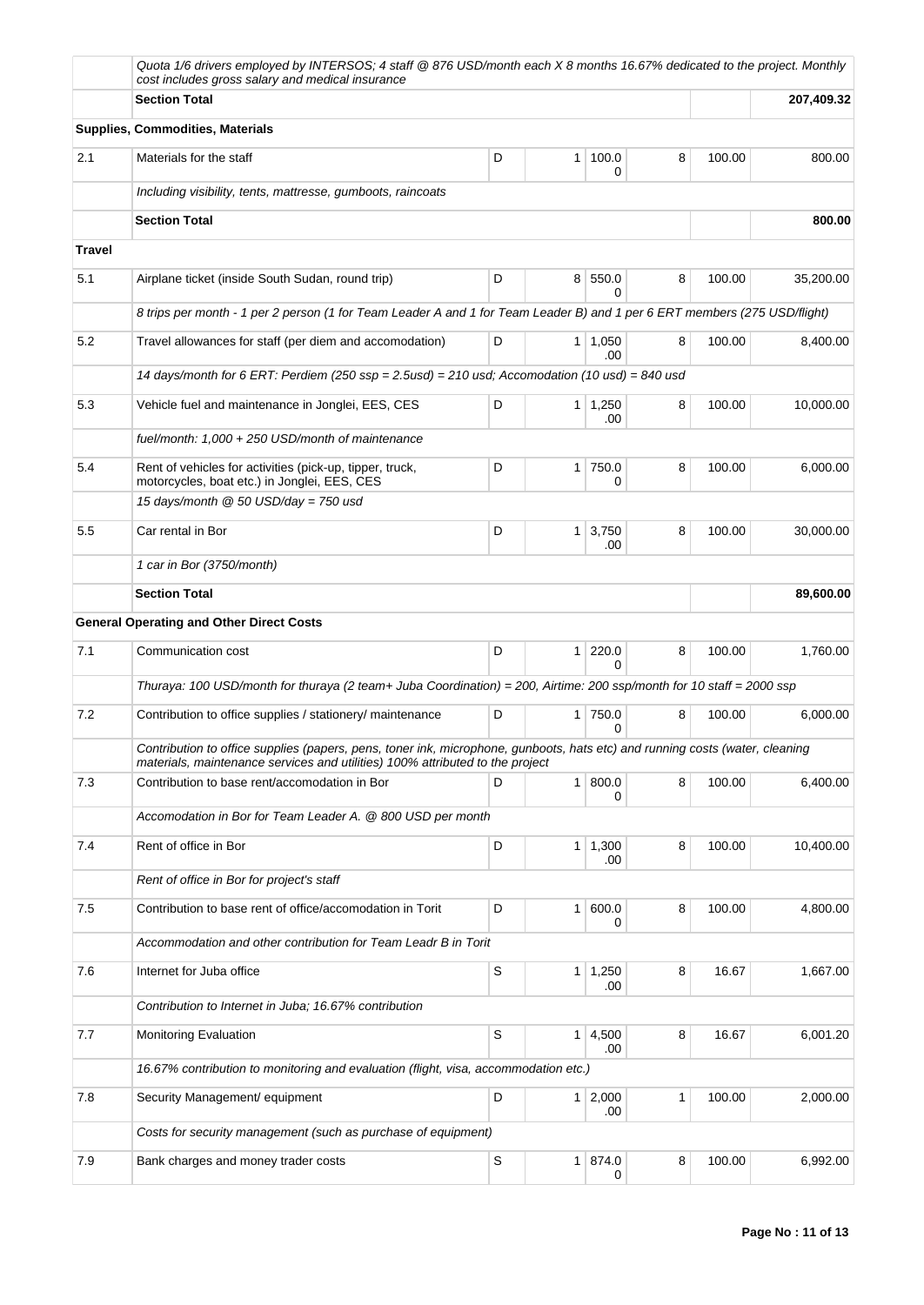|                                                                                                                                                                                                                                                                                                             | Charge for bank transaction and cost of transfer funds to field location (money trader)                                                                                                                                                                                                                                                                                                            |   |                |                        |   |       |            |  |  |
|-------------------------------------------------------------------------------------------------------------------------------------------------------------------------------------------------------------------------------------------------------------------------------------------------------------|----------------------------------------------------------------------------------------------------------------------------------------------------------------------------------------------------------------------------------------------------------------------------------------------------------------------------------------------------------------------------------------------------|---|----------------|------------------------|---|-------|------------|--|--|
| 7.10                                                                                                                                                                                                                                                                                                        | Contribution to rent premises Juba                                                                                                                                                                                                                                                                                                                                                                 | S | 1 <sup>1</sup> | 6,000<br>.00           | 8 | 16.67 | 8,001.60   |  |  |
|                                                                                                                                                                                                                                                                                                             | Contribution for rent premises: 16.67% contribution                                                                                                                                                                                                                                                                                                                                                |   |                |                        |   |       |            |  |  |
| 7.11                                                                                                                                                                                                                                                                                                        | Logistic coordinator                                                                                                                                                                                                                                                                                                                                                                               | D |                | $1 \mid 5,500$<br>.00. | 8 | 16.67 | 7,334.80   |  |  |
|                                                                                                                                                                                                                                                                                                             | International staff based in Juba with regular travels to field location, who supervises logistic arrangement of the project which is<br>a key element to achieve projects' results; 5,500 USD/month X 8 months 16.67% dedicated to the project. Monthly cost includes<br>gross salaries, international flight IN/OUT the country, medical insurance, costs of registration in the country etc etc |   |                |                        |   |       |            |  |  |
| 7.12                                                                                                                                                                                                                                                                                                        | Programme Coordinator                                                                                                                                                                                                                                                                                                                                                                              | D |                | 1 5,500<br>$00 -$      | 8 | 33.33 | 14.665.20  |  |  |
| Providing strategic quidance and liaison with National Cluster being INTERSOS Focal Point; 5,500 USD/month X 8 months<br>33.33% dedicated to the project. Monthly cost includes gross salaries, international flight IN/OUT the country, medical insurance,<br>costs of registration in the country etc etc |                                                                                                                                                                                                                                                                                                                                                                                                    |   |                |                        |   |       |            |  |  |
|                                                                                                                                                                                                                                                                                                             | <b>Section Total</b><br>76,021.80                                                                                                                                                                                                                                                                                                                                                                  |   |                |                        |   |       |            |  |  |
| <b>SubTotal</b>                                                                                                                                                                                                                                                                                             |                                                                                                                                                                                                                                                                                                                                                                                                    |   | 55.00          |                        |   |       | 373,831.12 |  |  |
| <b>Direct</b>                                                                                                                                                                                                                                                                                               |                                                                                                                                                                                                                                                                                                                                                                                                    |   |                |                        |   |       | 317,505.04 |  |  |
| Support                                                                                                                                                                                                                                                                                                     |                                                                                                                                                                                                                                                                                                                                                                                                    |   | 56,326.08      |                        |   |       |            |  |  |
| <b>PSC Cost</b>                                                                                                                                                                                                                                                                                             |                                                                                                                                                                                                                                                                                                                                                                                                    |   |                |                        |   |       |            |  |  |
| <b>PSC Cost Percent</b>                                                                                                                                                                                                                                                                                     |                                                                                                                                                                                                                                                                                                                                                                                                    |   |                |                        |   |       | 7.00       |  |  |
| <b>PSC Amount</b>                                                                                                                                                                                                                                                                                           |                                                                                                                                                                                                                                                                                                                                                                                                    |   |                |                        |   |       | 26,168.18  |  |  |
| <b>Total Cost</b>                                                                                                                                                                                                                                                                                           |                                                                                                                                                                                                                                                                                                                                                                                                    |   |                |                        |   |       | 399,999.30 |  |  |

# **Project Locations**

| <b>Location</b>   | <b>Estimated</b><br>percentage<br>of budget<br>for each<br><b>location</b> | <b>Estimated number of beneficiaries</b><br>for each location |              |                   |           |               | <b>Activity Name</b>                                                                                                                                                                                                                                                                                                                                                                                                                                                                                                         |
|-------------------|----------------------------------------------------------------------------|---------------------------------------------------------------|--------------|-------------------|-----------|---------------|------------------------------------------------------------------------------------------------------------------------------------------------------------------------------------------------------------------------------------------------------------------------------------------------------------------------------------------------------------------------------------------------------------------------------------------------------------------------------------------------------------------------------|
|                   |                                                                            | Men                                                           | <b>Women</b> | Boys              |           | Girls   Total |                                                                                                                                                                                                                                                                                                                                                                                                                                                                                                                              |
| Eastern Equatoria |                                                                            | 25 2,400                                                      |              | 2,600 2,400 2,600 |           |               | 10,00 Activity 1.1.1 : Conduct assessment/verifications<br>0 of S/NFI needs for populations assumed to be in<br>need of life-saving NFI, through mobile response<br>team members.<br>Activity 1.1.2 : Distribution of common-pipeline<br>S/NFIs to 40,000 individuals, to meet urgent life-<br>saving needs<br>Activity 1.1.3 : Distribution of shelter materials to<br>2,000 individuals for maintenance of shelter<br>conditions in Bor PoC<br>Activity 1.1.4 : Conduct 3 Post Distribution<br>Monitoring-PDMs activities. |
| Jonglei           |                                                                            | 50 5,345                                                      |              | 5,970 4,987 5,698 |           |               | 22,00 Activity 1.1.1 : Conduct assessment/verifications<br>0 of S/NFI needs for populations assumed to be in<br>need of life-saving NFI, through mobile response<br>team members.<br>Activity 1.1.2 : Distribution of common-pipeline<br>S/NFIs to 40,000 individuals, to meet urgent life-<br>saving needs<br>Activity 1.1.3 : Distribution of shelter materials to<br>2,000 individuals for maintenance of shelter<br>conditions in Bor PoC<br>Activity 1.1.4 : Conduct 3 Post Distribution<br>Monitoring-PDMs activities. |
| Unity             | 10                                                                         | 960                                                           | 1,040        |                   | 960 1,040 |               | 4,000 Activity 1.1.1 : Conduct assessment/verifications<br>of S/NFI needs for populations assumed to be in<br>need of life-saving NFI, through mobile response<br>team members.<br>Activity 1.1.2 : Distribution of common-pipeline<br>S/NFIs to 40,000 individuals, to meet urgent life-<br>saving needs<br>Activity 1.1.3 : Distribution of shelter materials to<br>2,000 individuals for maintenance of shelter<br>conditions in Bor PoC<br>Activity 1.1.4 : Conduct 3 Post Distribution<br>Monitoring-PDMs activities.   |